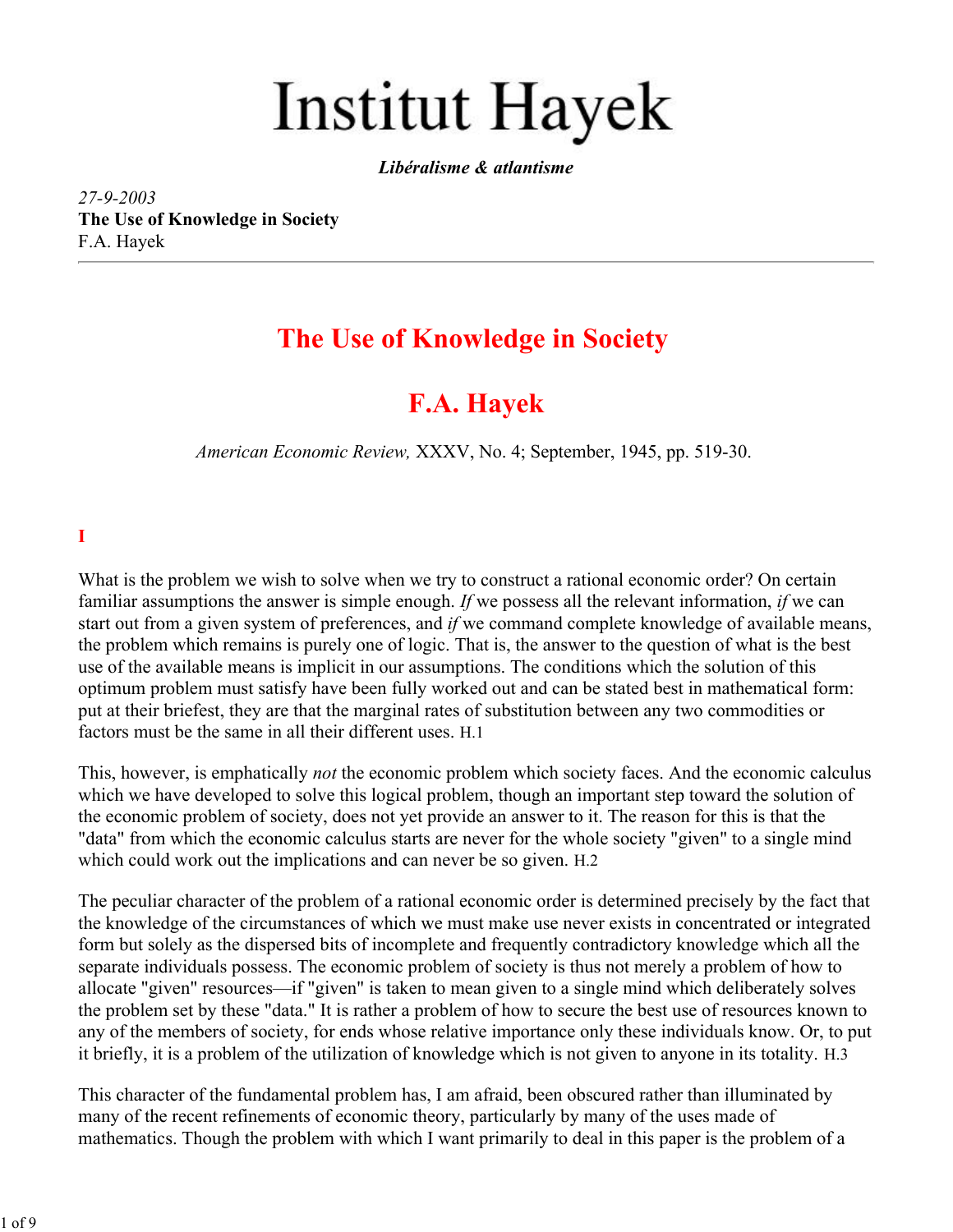rational economic organization, I shall in its course be led again and again to point to its close connections with certain methodological questions. Many of the points I wish to make are indeed conclusions toward which diverse paths of reasoning have unexpectedly converged. But, as I now see these problems, this is no accident. It seems to me that many of the current disputes with regard to both economic theory and economic policy have their common origin in a misconception about the nature of the economic problem of society. This misconception in turn is due to an erroneous transfer to social phenomena of the habits of thought we have developed in dealing with the phenomena of nature. H.4

#### **II**

In ordinary language we describe by the word "planning" the complex of interrelated decisions about the allocation of our available resources. All economic activity is in this sense planning; and in any society in which many people collaborate, this planning, whoever does it, will in some measure have to be based on knowledge which, in the first instance, is not given to the planner but to somebody else, which somehow will have to be conveyed to the planner. The various ways in which the knowledge on which people base their plans is communicated to them is the crucial problem for any theory explaining the economic process, and the problem of what is the best way of utilizing knowledge initially dispersed among all the people is at least one of the main problems of economic policy—or of designing an efficient economic system. H.5

The answer to this question is closely connected with that other question which arises here, that of *who* is to do the planning. It is about this question that all the dispute about "economic planning" centers. This is not a dispute about whether planning is to be done or not. It is a dispute as to whether planning is to be done centrally, by one authority for the whole economic system, or is to be divided among many individuals. Planning in the specific sense in which the term is used in contemporary controversy necessarily means central planning—direction of the whole economic system according to one unified plan. Competition, on the other hand, means decentralized planning by many separate persons. The halfway house between the two, about which many people talk but which few like when they see it, is the delegation of planning to organized industries, or, in other words, monopoly. H.6

Which of these systems is likely to be more efficient depends mainly on the question under which of them we can expect that fuller use will be made of the existing knowledge. And this, in turn, depends on whether we are more likely to succeed in putting at the disposal of a single central authority all the knowledge which ought to be used but which is initially dispersed among many different individuals, or in conveying to the individuals such additional knowledge as they need in order to enable them to fit their plans with those of others. H.7

#### **III**

It will at once be evident that on this point the position will be different with respect to different kinds of knowledge; and the answer to our question will therefore largely turn on the relative importance of the different kinds of knowledge; those more likely to be at the disposal of particular individuals and those which we should with greater confidence expect to find in the possession of an authority made up of suitably chosen experts. If it is today so widely assumed that the latter will be in a better position, this is because one kind of knowledge, namely, scientific knowledge, occupies now so prominent a place in public imagination that we tend to forget that it is not the only kind that is relevant. It may be admitted that, as far as scientific knowledge is concerned, a body of suitably chosen experts may be in the best position to command all the best knowledge available—though this is of course merely shifting the difficulty to the problem of selecting the experts. What I wish to point out is that, even assuming that this problem can be readily solved, it is only a small part of the wider problem. H.8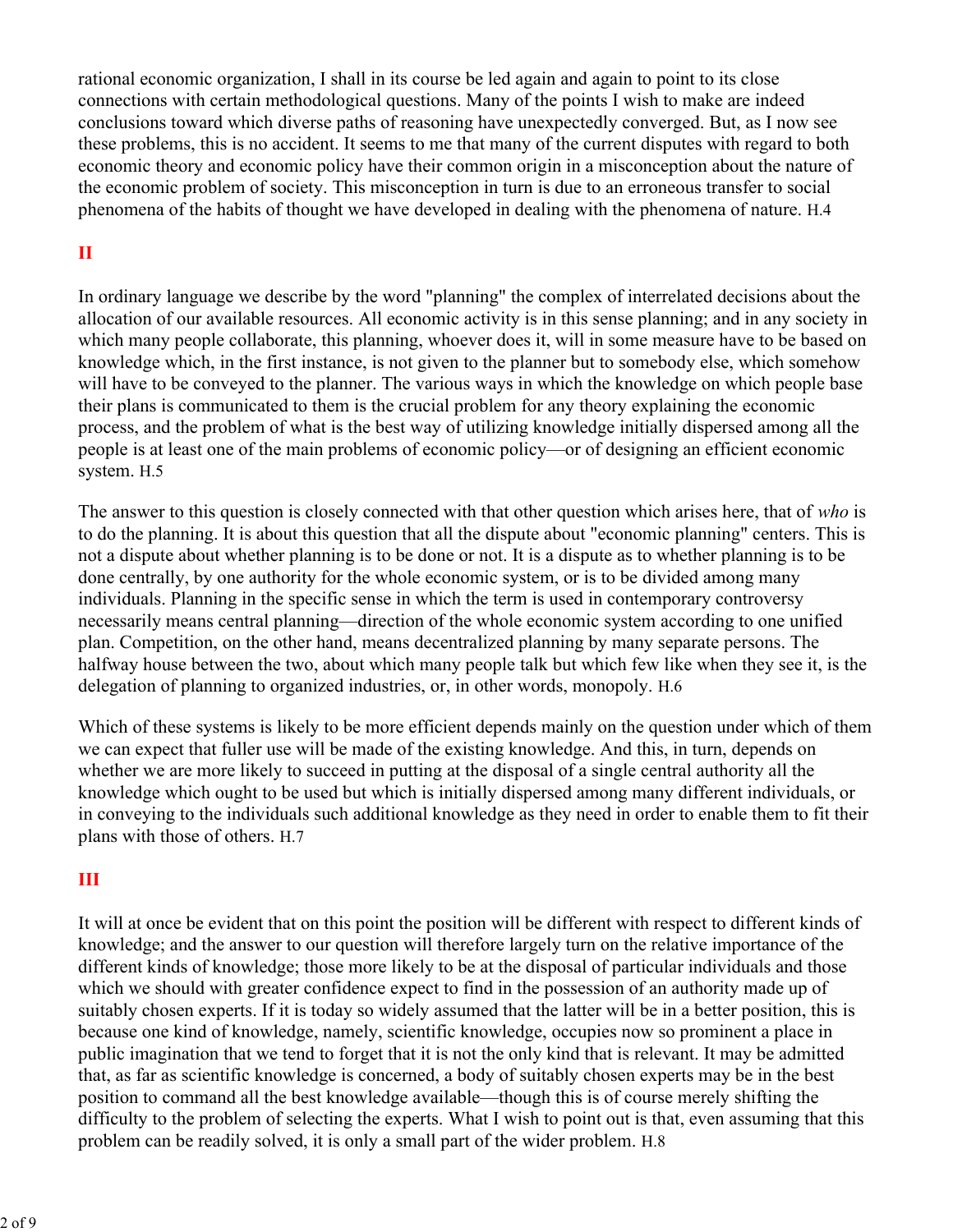Today it is almost heresy to suggest that scientific knowledge is not the sum of all knowledge. But a little reflection will show that there is beyond question a body of very important but unorganized knowledge which cannot possibly be called scientific in the sense of knowledge of general rules: the knowledge of the particular circumstances of time and place. It is with respect to this that practically every individual has some advantage over all others because he possesses unique information of which beneficial use might be made, but of which use can be made only if the decisions depending on it are left to him or are made with his active coöperation. We need to remember only how much we have to learn in any occupation after we have completed our theoretical training, how big a part of our working life we spend learning particular jobs, and how valuable an asset in all walks of life is knowledge of people, of local conditions, and of special circumstances. To know of and put to use a machine not fully employed, or somebody's skill which could be better utilized, or to be aware of a surplus stock which can be drawn upon during an interruption of supplies, is socially quite as useful as the knowledge of better alternative techniques. And the shipper who earns his living from using otherwise empty or half-filled journeys of tramp-steamers, or the estate agent whose whole knowledge is almost exclusively one of temporary opportunities, or the *arbitrageur* who gains from local differences of commodity prices, are all performing eminently useful functions based on special knowledge of circumstances of the fleeting moment not known to others. H.9

It is a curious fact that this sort of knowledge should today be generally regarded with a kind of contempt and that anyone who by such knowledge gains an advantage over somebody better equipped with theoretical or technical knowledge is thought to have acted almost disreputably. To gain an advantage from better knowledge of facilities of communication or transport is sometimes regarded as almost dishonest, although it is quite as important that society make use of the best opportunities in this respect as in using the latest scientific discoveries. This prejudice has in a considerable measure affected the attitude toward commerce in general compared with that toward production. Even economists who regard themselves as definitely immune to the crude materialist fallacies of the past constantly commit the same mistake where activities directed toward the acquisition of such practical knowledge are concerned—apparently because in their scheme of things all such knowledge is supposed to be "given." The common idea now seems to be that all such knowledge should as a matter of course be readily at the command of everybody, and the reproach of irrationality leveled against the existing economic order is frequently based on the fact that it is not so available. This view disregards the fact that the method by which such knowledge can be made as widely available as possible is precisely the problem to which we have to find an answer. H.10

#### **IV**

If it is fashionable today to minimize the importance of the knowledge of the particular circumstances of time and place, this is closely connected with the smaller importance which is now attached to change as such. Indeed, there are few points on which the assumptions made (usually only implicitly) by the "planners" differ from those of their opponents as much as with regard to the significance and frequency of changes which will make substantial alterations of production plans necessary. Of course, if detailed economic plans could be laid down for fairly long periods in advance and then closely adhered to, so that no further economic decisions of importance would be required, the task of drawing up a comprehensive plan governing all economic activity would be much less formidable. H.11

It is, perhaps, worth stressing that economic problems arise always and only in consequence of change. So long as things continue as before, or at least as they were expected to, there arise no new problems requiring a decision, no need to form a new plan. The belief that changes, or at least day-to-day adjustments, have become less important in modern times implies the contention that economic problems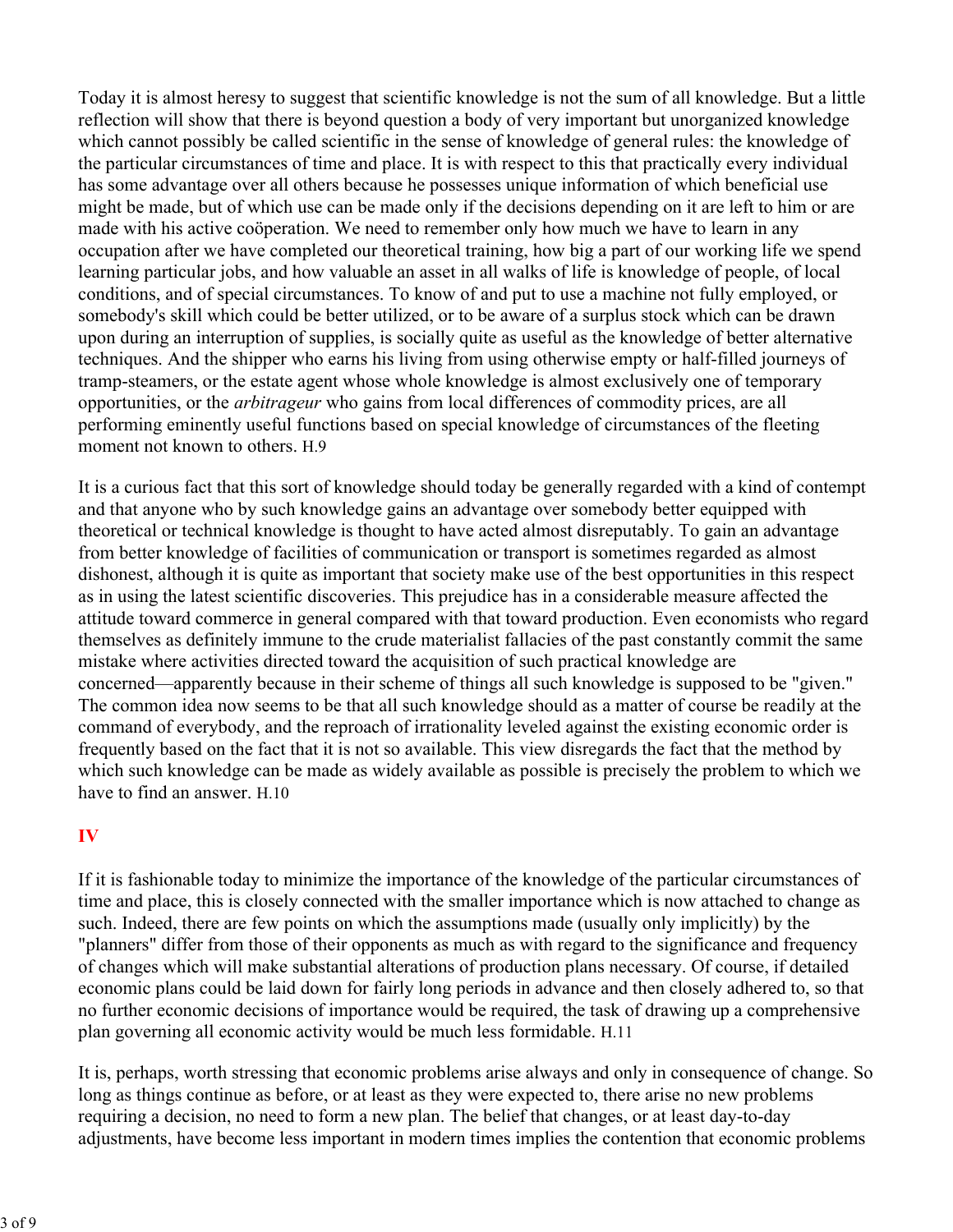also have become less important. This belief in the decreasing importance of change is, for that reason, usually held by the same people who argue that the importance of economic considerations has been driven into the background by the growing importance of technological knowledge. H.12

Is it true that, with the elaborate apparatus of modern production, economic decisions are required only at long intervals, as when a new factory is to be erected or a new process to be introduced? Is it true that, once a plant has been built, the rest is all more or less mechanical, determined by the character of the plant, and leaving little to be changed in adapting to the ever-changing circumstances of the moment? H.13

The fairly widespread belief in the affirmative is not, as far as I can ascertain, borne out by the practical experience of the businessman. In a competitive industry at any rate—and such an industry alone can serve as a test—the task of keeping cost from rising requires constant struggle, absorbing a great part of the energy of the manager. How easy it is for an inefficient manager to dissipate the differentials on which profitability rests, and that it is possible, with the same technical facilities, to produce with a great variety of costs, are among the commonplaces of business experience which do not seem to be equally familiar in the study of the economist. The very strength of the desire, constantly voiced by producers and engineers, to be allowed to proceed untrammeled by considerations of money costs, is eloquent testimony to the extent to which these factors enter into their daily work. H.14

One reason why economists are increasingly apt to forget about the constant small changes which make up the whole economic picture is probably their growing preoccupation with statistical aggregates, which show a very much greater stability than the movements of the detail. The comparative stability of the aggregates cannot, however, be accounted for—as the statisticians occasionally seem to be inclined to do—by the "law of large numbers" or the mutual compensation of random changes. The number of elements with which we have to deal is not large enough for such accidental forces to produce stability. The continuous flow of goods and services is maintained by constant deliberate adjustments, by new dispositions made every day in the light of circumstances not known the day before, by *B* stepping in at once when *A* fails to deliver. Even the large and highly mechanized plant keeps going largely because of an environment upon which it can draw for all sorts of unexpected needs; tiles for its roof, stationery for its forms, and all the thousand and one kinds of equipment in which it cannot be self-contained and which the plans for the operation of the plant require to be readily available in the market. H.15

This is, perhaps, also the point where I should briefly mention the fact that the sort of knowledge with which I have been concerned is knowledge of the kind which by its nature cannot enter into statistics and therefore cannot be conveyed to any central authority in statistical form. The statistics which such a central authority would have to use would have to be arrived at precisely by abstracting from minor differences between the things, by lumping together, as resources of one kind, items which differ as regards location, quality, and other particulars, in a way which may be very significant for the specific decision. It follows from this that central planning based on statistical information by its nature cannot take direct account of these circumstances of time and place and that the central planner will have to find some way or other in which the decisions depending on them can be left to the "man on the spot." H.16

#### **V**

If we can agree that the economic problem of society is mainly one of rapid adaptation to changes in the particular circumstances of time and place, it would seem to follow that the ultimate decisions must be left to the people who are familiar with these circumstances, who know directly of the relevant changes and of the resources immediately available to meet them. We cannot expect that this problem will be solved by first communicating all this knowledge to a central board which, after integrating *all*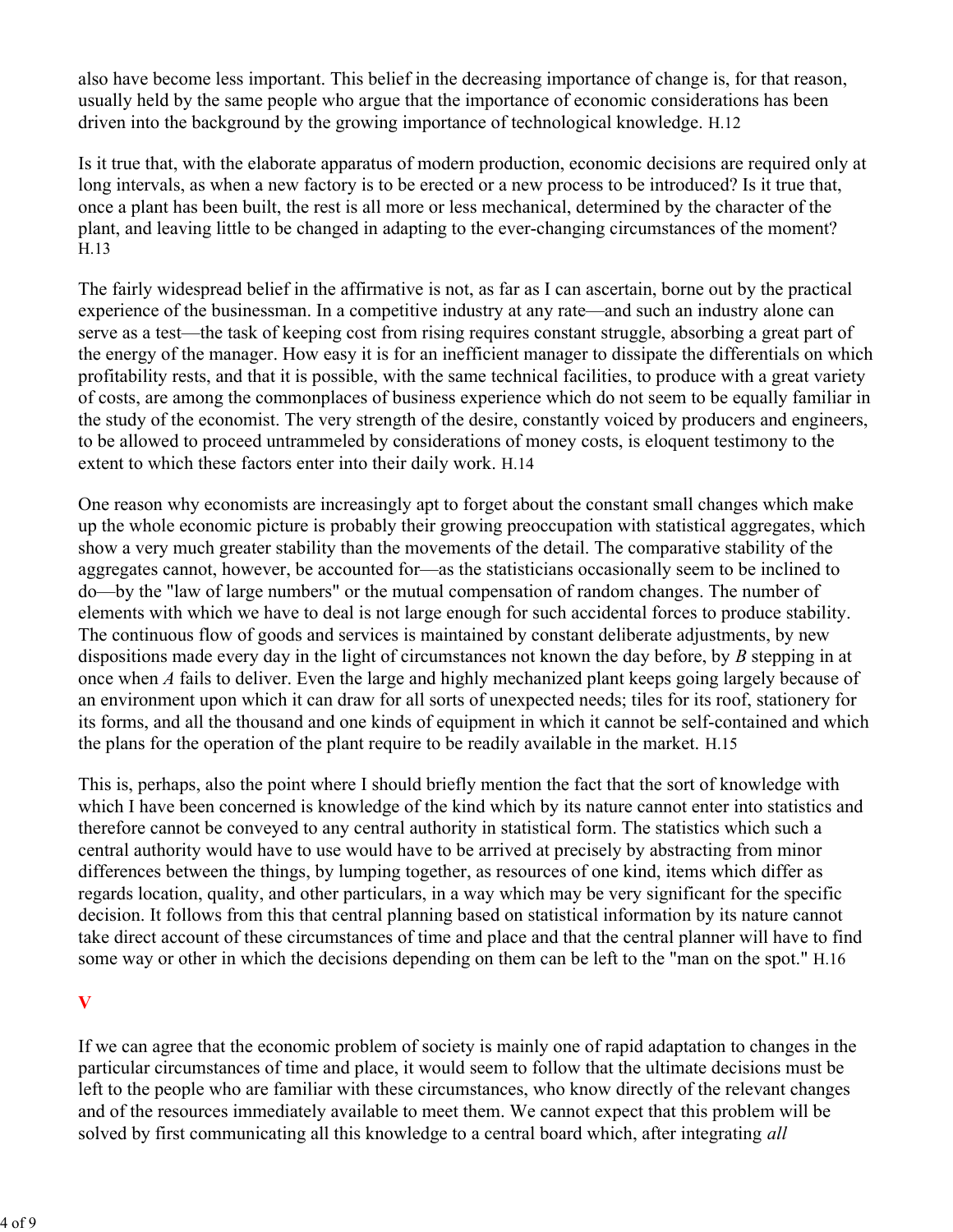knowledge, issues its orders. We must solve it by some form of decentralization. But this answers only part of our problem. We need decentralization because only thus can we insure that the knowledge of the particular circumstances of time and place will be promptly used. But the "man on the spot" cannot decide solely on the basis of his limited but intimate knowledge of the facts of his immediate surroundings. There still remains the problem of communicating to him such further information as he needs to fit his decisions into the whole pattern of changes of the larger economic system. H.17

How much knowledge does he need to do so successfully? Which of the events which happen beyond the horizon of his immediate knowledge are of relevance to his immediate decision, and how much of them need he know? H.18

There is hardly anything that happens anywhere in the world that *might* not have an effect on the decision he ought to make. But he need not know of these events as such, nor of *all* their effects. It does not matter for him *why* at the particular moment more screws of one size than of another are wanted, *why* paper bags are more readily available than canvas bags, or *why* skilled labor, or particular machine tools, have for the moment become more difficult to obtain. All that is significant for him is *how much more or less* difficult to procure they have become compared with other things with which he is also concerned, or how much more or less urgently wanted are the alternative things he produces or uses. It is always a question of the relative importance of the particular things with which he is concerned, and the causes which alter their relative importance are of no interest to him beyond the effect on those concrete things of his own environment. H.19

It is in this connection that what I have called the "economic calculus" proper helps us, at least by analogy, to see how this problem can be solved, and in fact is being solved, by the price system. Even the single controlling mind, in possession of all the data for some small, self-contained economic system, would not—every time some small adjustment in the allocation of resources had to be made—go explicitly through all the relations between ends and means which might possibly be affected. It is indeed the great contribution of the pure logic of choice that it has demonstrated conclusively that even such a single mind could solve this kind of problem only by constructing and constantly using rates of equivalence (or "values," or "marginal rates of substitution"), *i.e.,* by attaching to each kind of scarce resource a numerical index which cannot be derived from any property possessed by that particular thing, but which reflects, or in which is condensed, its significance in view of the whole means-end structure. In any small change he will have to consider only these quantitative indices (or "values") in which all the relevant information is concentrated; and, by adjusting the quantities one by one, he can appropriately rearrange his dispositions without having to solve the whole puzzle *ab initio* or without needing at any stage to survey it at once in all its ramifications. H.20

Fundamentally, in a system in which the knowledge of the relevant facts is dispersed among many people, prices can act to coördinate the separate actions of different people in the same way as subjective values help the individual to coördinate the parts of his plan. It is worth contemplating for a moment a very simple and commonplace instance of the action of the price system to see what precisely it accomplishes. Assume that somewhere in the world a new opportunity for the use of some raw material, say, tin, has arisen, or that one of the sources of supply of tin has been eliminated. It does not matter for our purpose—and it is very significant that it does not matter—which of these two causes has made tin more scarce. All that the users of tin need to know is that some of the tin they used to consume is now more profitably employed elsewhere and that, in consequence, they must economize tin. There is no need for the great majority of them even to know where the more urgent need has arisen, or in favor of what other needs they ought to husband the supply. If only some of them know directly of the new demand, and switch resources over to it, and if the people who are aware of the new gap thus created in turn fill it from still other sources, the effect will rapidly spread throughout the whole economic system and influence not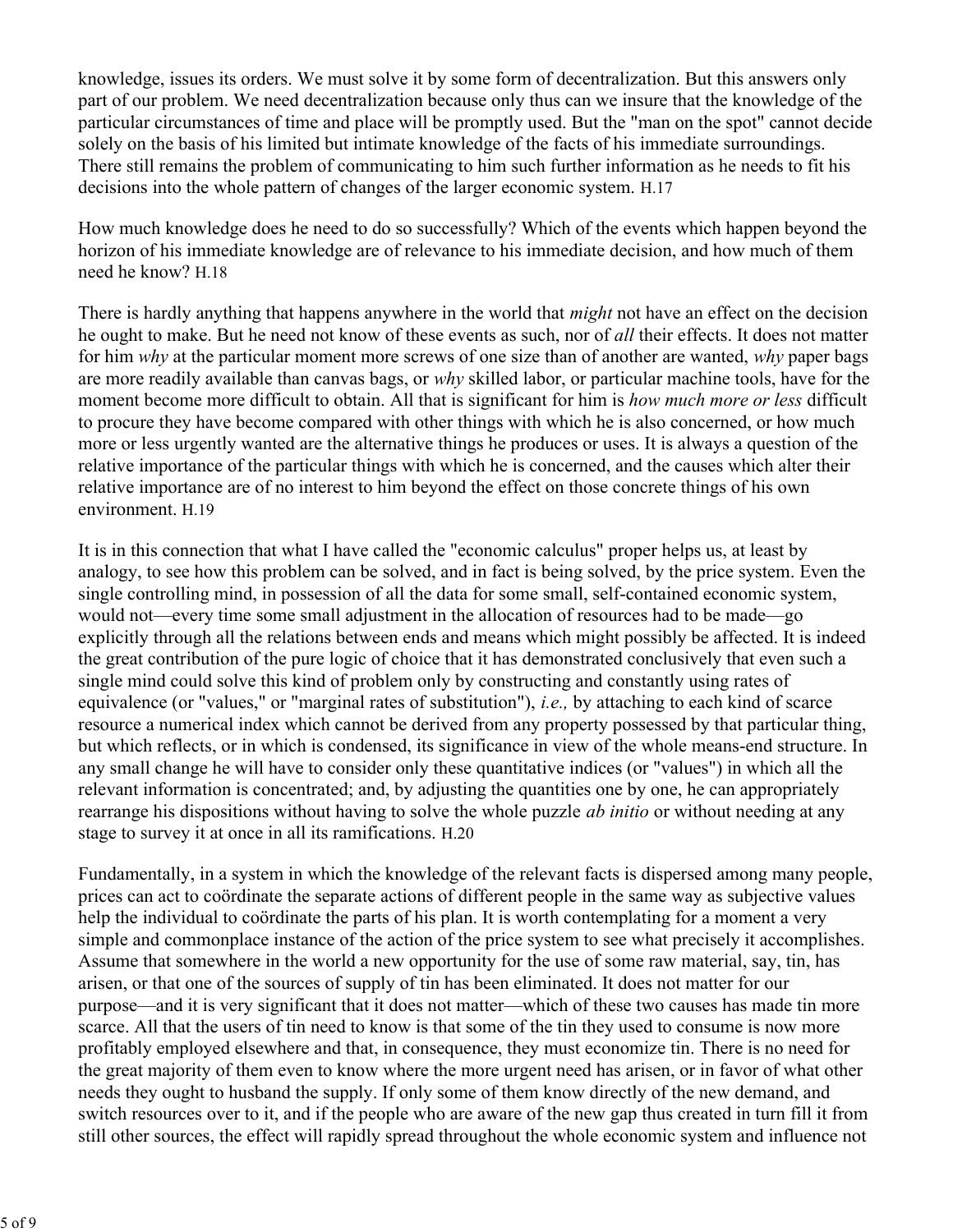only all the uses of tin but also those of its substitutes and the substitutes of these substitutes, the supply of all the things made of tin, and their substitutes, and so on; and all his without the great majority of those instrumental in bringing about these substitutions knowing anything at all about the original cause of these changes. The whole acts as one market, not because any of its members survey the whole field, but because their limited individual fields of vision sufficiently overlap so that through many intermediaries the relevant information is communicated to all. The mere fact that there is one price for any commodity—or rather that local prices are connected in a manner determined by the cost of transport, etc.—brings about the solution which (it is just conceptually possible) might have been arrived at by one single mind possessing all the information which is in fact dispersed among all the people involved in the process. H.21

#### **VI**

We must look at the price system as such a mechanism for communicating information if we want to understand its real function—a function which, of course, it fulfils less perfectly as prices grow more rigid. (Even when quoted prices have become quite rigid, however, the forces which would operate through changes in price still operate to a considerable extent through changes in the other terms of the contract.) The most significant fact about this system is the economy of knowledge with which it operates, or how little the individual participants need to know in order to be able to take the right action. In abbreviated form, by a kind of symbol, only the most essential information is passed on and passed on only to those concerned. It is more than a metaphor to describe the price system as a kind of machinery for registering change, or a system of telecommunications which enables individual producers to watch merely the movement of a few pointers, as an engineer might watch the hands of a few dials, in order to adjust their activities to changes of which they may never know more than is reflected in the price movement. H.22

Of course, these adjustments are probably never "perfect" in the sense in which the economist conceives of them in his equilibrium analysis. But I fear that our theoretical habits of approaching the problem with the assumption of more or less perfect knowledge on the part of almost everyone has made us somewhat blind to the true function of the price mechanism and led us to apply rather misleading standards in judging its efficiency. The marvel is that in a case like that of a scarcity of one raw material, without an order being issued, without more than perhaps a handful of people knowing the cause, tens of thousands of people whose identity could not be ascertained by months of investigation, are made to use the material or its products more sparingly; *i.e.,* they move in the right direction. This is enough of a marvel even if, in a constantly changing world, not all will hit it off so perfectly that their profit rates will always be maintained at the same constant or "normal" level. H.23

I have deliberately used the word "marvel" to shock the reader out of the complacency with which we often take the working of this mechanism for granted. I am convinced that if it were the result of deliberate human design, and if the people guided by the price changes understood that their decisions have significance far beyond their immediate aim, this mechanism would have been acclaimed as one of the greatest triumphs of the human mind. Its misfortune is the double one that it is not the product of human design and that the people guided by it usually do not know why they are made to do what they do. But those who clamor for "conscious direction"—and who cannot believe that anything which has evolved without design (and even without our understanding it) should solve problems which we should not be able to solve consciously—should remember this: The problem is precisely how to extend the span of out utilization of resources beyond the span of the control of any one mind; and therefore, how to dispense with the need of conscious control, and how to provide inducements which will make the individuals do the desirable things without anyone having to tell them what to do. H.24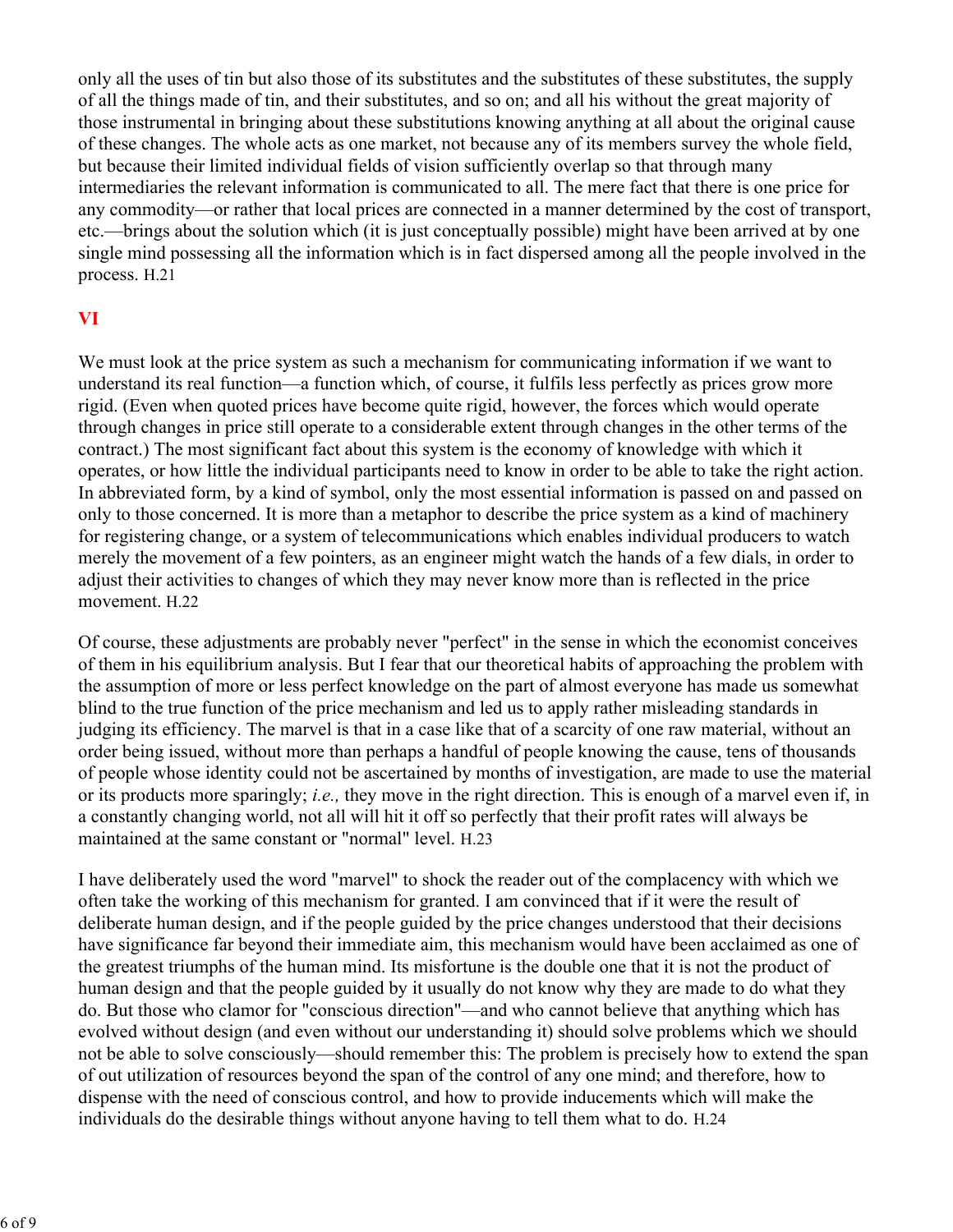The problem which we meet here is by no means peculiar to economics but arises in connection with nearly all truly social phenomena, with language and with most of our cultural inheritance, and constitutes really the central theoretical problem of all social science. As Alfred Whitehead has said in another connection, "It is a profoundly erroneous truism, repeated by all copy-books and by eminent people when they are making speeches, that we should cultivate the habit of thinking what we are doing. The precise opposite is the case. Civilization advances by extending the number of important operations which we can perform without thinking about them." This is of profound significance in the social field. We make constant use of formulas, symbols, and rules whose meaning we do not understand and through the use of which we avail ourselves of the assistance of knowledge which individually we do not possess. We have developed these practices and institutions by building upon habits and institutions which have proved successful in their own sphere and which have in turn become the foundation of the civilization we have built up. H.25

The price system is just one of those formations which man has learned to use (though he is still very far from having learned to make the best use of it) after he had stumbled upon it without understanding it. Through it not only a division of labor but also a coördinated utilization of resources based on an equally divided knowledge has become possible. The people who like to deride any suggestion that this may be so usually distort the argument by insinuating that it asserts that by some miracle just that sort of system has spontaneously grown up which is best suited to modern civilization. It is the other way round: man has been able to develop that division of labor on which our civilization is based because he happened to stumble upon a method which made it possible. Had he not done so, he might still have developed some other, altogether different, type of civilization, something like the "state" of the termite ants, or some other altogether unimaginable type. All that we can say is that nobody has yet succeeded in designing an alternative system in which certain features of the existing one can be preserved which are dear even to those who most violently assail it—such as particularly the extent to which the individual can choose his pursuits and consequently freely use his own knowledge and skill. H.26

#### **VII**

It is in many ways fortunate that the dispute about the indispensability of the price system for any rational calculation in a complex society is now no longer conducted entirely between camps holding different political views. The thesis that without the price system we could not preserve a society based on such extensive division of labor as ours was greeted with a howl of derision when it was first advanced by von Mises twenty-five years ago. Today the difficulties which some still find in accepting it are no longer mainly political, and this makes for an atmosphere much more conducive to reasonable discussion. When we find Leon Trotsky arguing that "economic accounting is unthinkable without market relations"; when Professor Oscar Lange promises Professor von Mises a statue in the marble halls of the future Central Planning Board; and when Professor Abba P. Lerner rediscovers Adam Smith and emphasizes that the essential utility of the price system consists in inducing the individual, while seeking his own interest, to do what is in the general interest, the differences can indeed no longer be ascribed to political prejudice. The remaining dissent seems clearly to be due to purely intellectual, and more particularly methodological, differences. H.27

A recent statement by Professor Joseph Schumpeter in his *Capitalism, Socialism, and Democracy* provides a clear illustration of one of the methodological differences which I have in mind. Its author is pre-eminent among those economists who approach economic phenomena in the light of a certain branch of positivism. To him these phenomena accordingly appear as objectively given quantities of commodities impinging directly upon each other, almost, it would seem, without any intervention of human minds. Only against this background can I account for the following (to me startling) pronouncement. Professor Schumpeter argues that the possibility of a rational calculation in the absence of markets for the factors of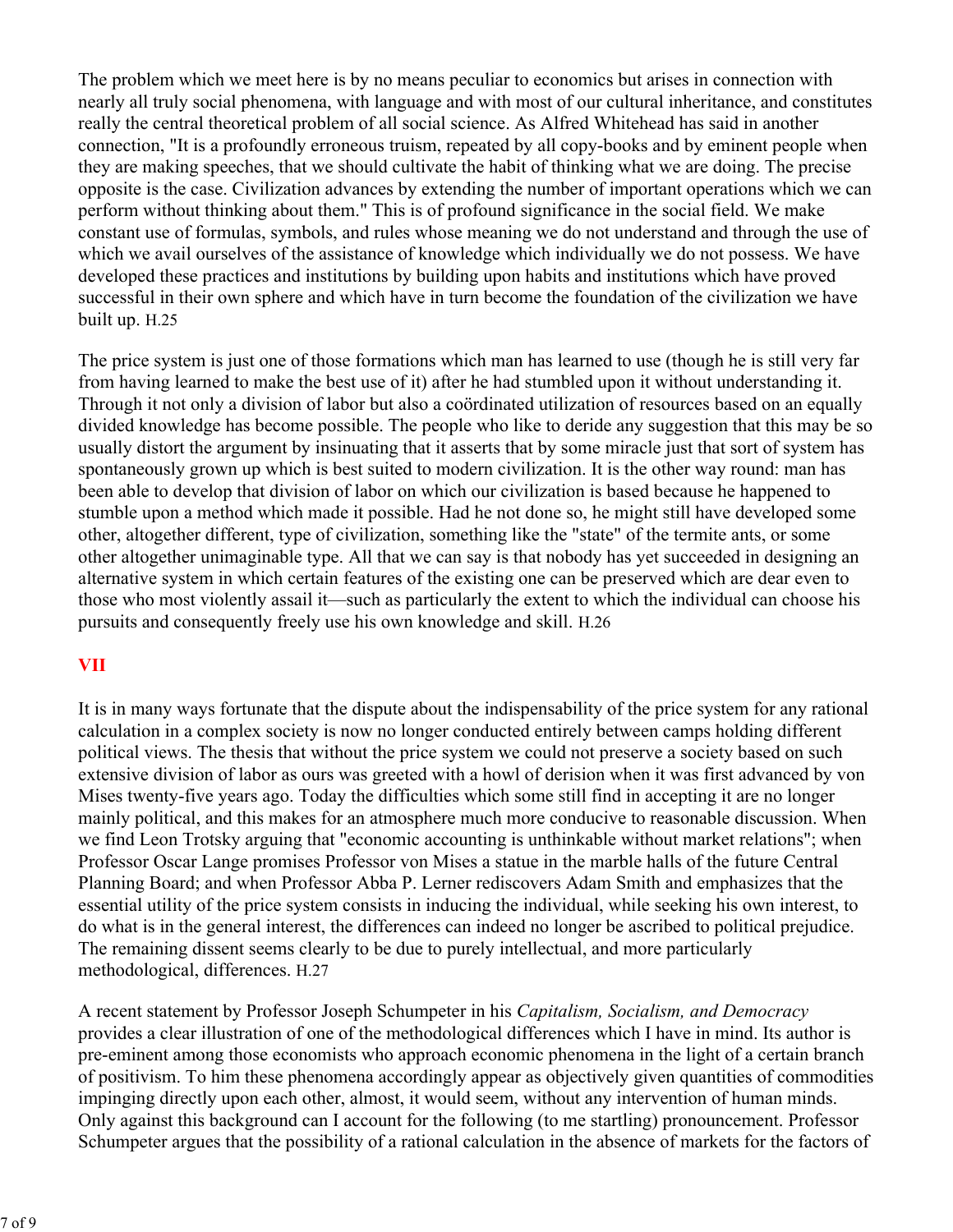production follows for the theorist "from the elementary proposition that consumers in evaluating ('demanding') consumers' goods *ipso facto* also evaluate the means of production which enter into the production of these goods."\*1 H.28

Taken literally, this statement is simply untrue. The consumers do nothing of the kind. What Professor Schumpeter's *"ipso facto"* presumably means is that the valuation of the factors of production is implied in, or follows necessarily from, the valuation of consumers' goods. But this, too, is not correct. Implication is a logical relationship which can be meaningfully asserted only of propositions simultaneously present to one and the same mind. It is evident, however, that the values of the factors of production do not depend solely on the valuation of the consumers' goods but also on the conditions of supply of the various factors of production. Only to a mind to which all these facts were simultaneously known would the answer necessarily follow from the facts given to it. The practical problem, however, arises precisely because these facts are never so given to a single mind, and because, in consequence, it is necessary that in the solution of the problem knowledge should be used that is dispersed among many people. H.29

The problem is thus in no way solved if we can show that all the facts, *if* they were known to a single mind (as we hypothetically assume them to be given to the observing economist), would uniquely determine the solution; instead we must show how a solution is produced by the interactions of people each of whom possesses only partial knowledge. To assume all the knowledge to be given to a single mind in the same manner in which we assume it to be given to us as the explaining economists is to assume the problem away and to disregard everything that is important and significant in the real world. H.30

That an economist of Professor Schumpeter's standing should thus have fallen into a trap which the ambiguity of the term "datum" sets to the unwary can hardly be explained as a simple error. It suggests rather that there is something fundamentally wrong with an approach which habitually disregards an essential part of the phenomena with which we have to deal: the unavoidable imperfection of man's knowledge and the consequent need for a process by which knowledge is constantly communicated and acquired. Any approach, such as that of much of mathematical economics with its simultaneous equations, which in effect starts from the assumption that people's *knowledge* corresponds with the objective *facts* of the situation, systematically leaves out what is our main task to explain. I am far from denying that in our system equilibrium analysis has a useful function to perform. But when it comes to the point where it misleads some of our leading thinkers into believing that the situation which it describes has direct relevance to the solution of practical problems, it is high time that we remember that it does not deal with the social process at all and that it is no more than a useful preliminary to the study of the main problem.

#### H.31

1. J. Schumpeter, *Capitalism, Socialism, and Democracy* (New York; Harper, 1942), p. 175. Professor Schumpeter is, I believe, also the original author of the myth that Pareto and Barone have "solved" the problem of socialist calculation. What they, and many others, did was merely to state the conditions which a rational allocation of resources would have to satisfy and to point out that these were essentially the same as the conditions of equilibrium of a competitive market. This is something altogether different from knowing how the allocation of resources satisfying these conditions can be found in practice. Pareto himself (from whom Barone has taken practically everything he has to say), far from claiming to have solved the practical problem, in fact explicitly denies that it can be solved without the help of the market. See his *Manuel d'économie pure* (2d ed., 1927), pp. 233-34. The relevant passage is quoted in an English translation at the beginning of my article on "Socialist Calculation: The Competitive 'Solution,' " in *Economica,* New Series, Vol. VIII, No. 26 (May, 1940), p. 125.